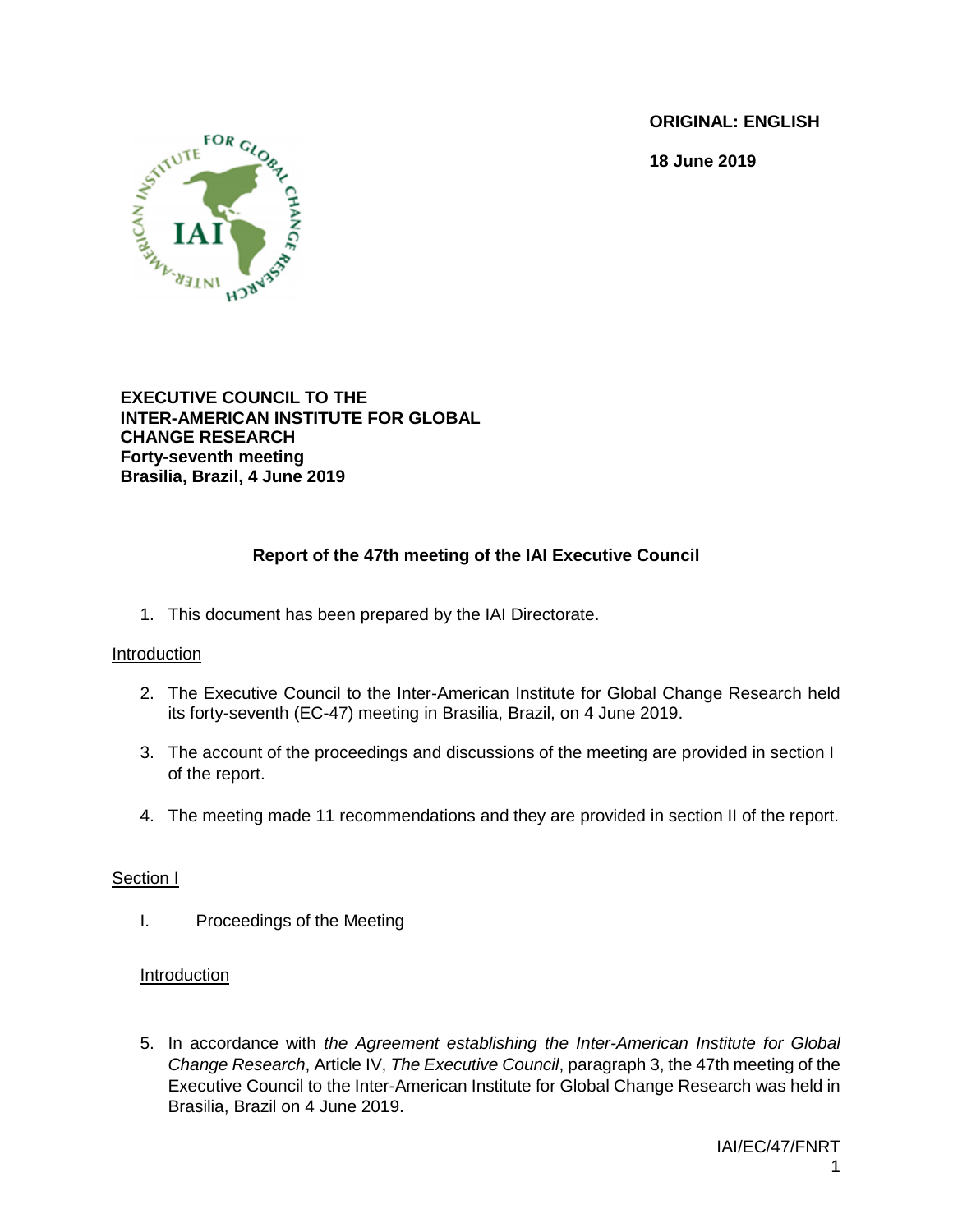- 6. This meeting was held back-to-back with the 27th meeting of the Conference of the Parties (CoP-27, Brasilia, Brazil, 2019) in accordance to Article VI, paragraph 3 of the *Agreement to establish the Inter-American Institute for Global Change Research* and Decision XXV/19: *Joint SAC, SPAC and EC-CoP meetings*.
- 7. The meeting was chaired by the Vice-Chair of the EC, Dr. Jean Ometto, on behalf of the EC Chair. Dr. Milagro Mainieri was the Vice-Chair.
- 8. The following Parties to the Agreement with membership in the Executive Council attended the meeting: Brazil, Chile, Guatemala, Mexico, Panama, United States of America.
- 9. The list of Parties and observers is provided in the List of participants available on the EC- $47$  web page<sup>1</sup>.

### Morning session

 $\overline{\phantom{a}}$ 

### Opening of the meeting

### Welcome by representative of Brazil

10. The representative of Brazil extended a warm welcome to the participants and highlighted the many important topics under the agenda and to be considered by CoP-27. He stressed that the topics of these meetings were of relevance to Brazil and wished everyone successful deliberations.

### Welcome by the Executive Council Vice-Chair

- 11. The Vice Chair expressed his gratitude towards Brazil for hosting the meeting and is thankful for all Party representatives in attendance and also to the members of the SAC and SPAC. He also thanked participants for their confidence in his chairing of the meeting.
- 12. He cordially invited the participants to the meeting and invited a round of introductions.

### Agenda item 1: Approval of the agenda

- 13. The Chair invited members of the Executive Council to approve the agenda.
- 14. The Agenda was approved by consensus.

Agenda item 2: EC-SAC-SPAC dialogue on emerging priorities

<sup>1</sup> [http://www.iai.int/admin/site/sites/default/files/EC%2047%20Final%20List%20of%20Participants\\_0.pdf](http://www.iai.int/admin/site/sites/default/files/EC%2047%20Final%20List%20of%20Participants_0.pdf)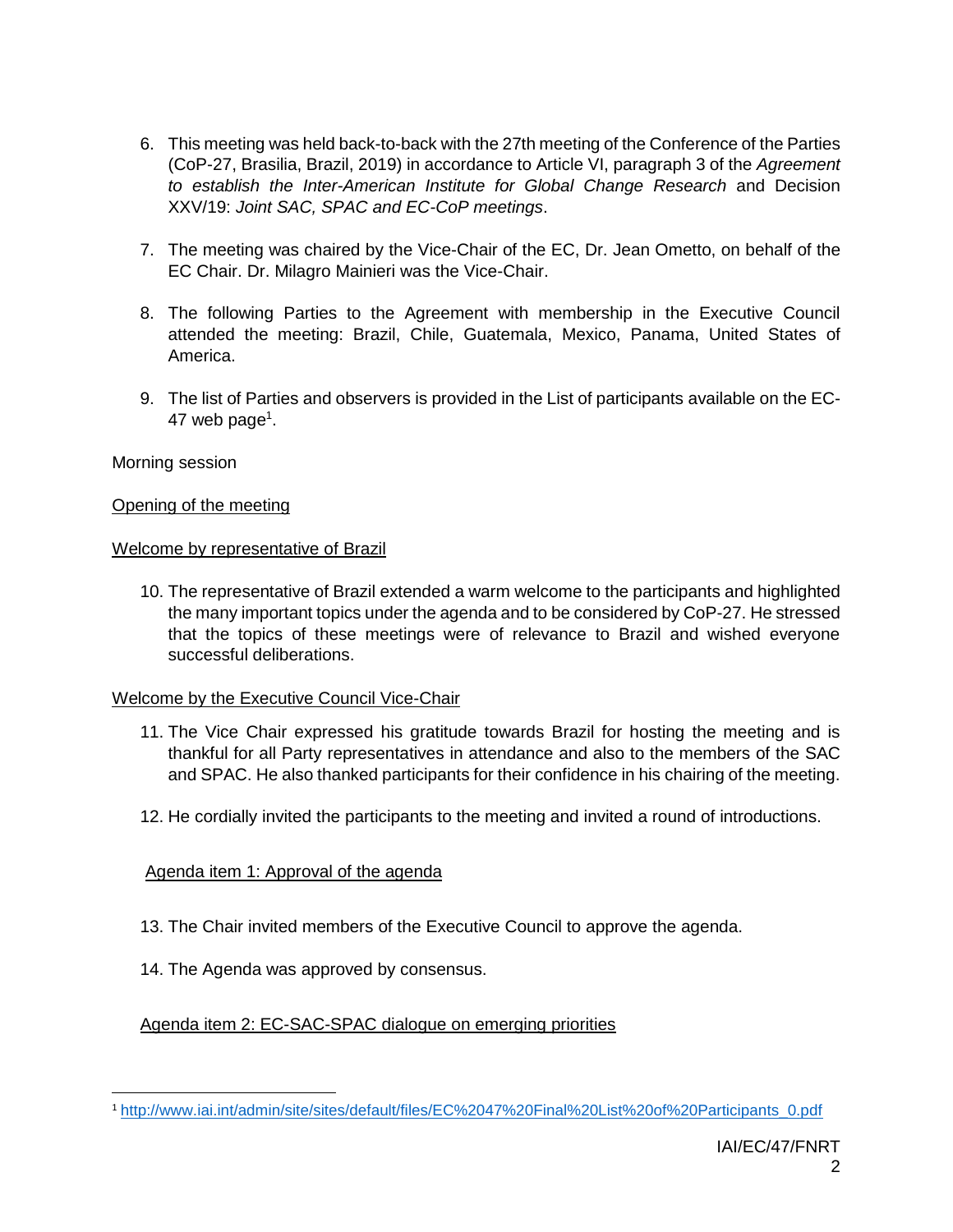- 15. The Chair gave the floor to the IAI Executive Director who in turn gave the floor to the Chairs of the Science Advisory Committee (SAC) and the Science Policy Advisory Committee (SPAC).
- 16. The Chair of the SPAC gave an overview of the joint SAC/SPAC meeting which was held on 3 June 2019. She summarized the roles and responsibilities of the SAC and SPAC as described in the IAI Strategic Plan which will be discussed by the Parties at CoP-27.
- 17. The Chair of the SAC asked the EC to communicate the topics on which they should provide advice during the meeting. He continued by describing the SAC/SPAC's role in the process to draft the IAI Strategic Plan, and briefly described also the contributions by both advisory committees to the Small Grants Human Well Being (SGP-HW) program. He concluded by asking the EC to provide direction for the fourth round of the Collaborative Research Networks (CRN4) program.
- 18. The EC Chair thanked the SAC and SPAC chair for their presentation and invited the IAI Director to continue discussions.
- 19. The IAI Director described the four organs of the IAI: the Conference of the Parties, as the decision-making organ, the Executive Council, which is the executive organ, the SAC and SPAC as science and policy advisors, and the IAI Directorate which is the administrative organ. He described how the SAC and the SPAC have been active in supporting and advising the Directorate per Article VII of the *Agreement* and Decision XXI/13 which established the SPAC particularly during the 2018-2019 intersessional period. The IAI Executive Director also highlighted the differences regarding the establishment of the SAC and of the SPAC.
- 20. The IAI Director described initial and informal discussions elated to CRN4, especially its focus on Parties lacking adequate institutional scientific capacity to participate equitably in CRN programs. He noted in particular the lack of researchers from Central America participating in the SGP-HW program.
- 21. He continued by stating that one of the objectives of the IAI is to generate meaningful information for Parties to consider in the development of public policy. Moreover, he emphasized that research programs must meet the needs of Parties and be Party-driven.
- 22. Lastly, the IAI Executive Director updated the EC on the draft IAI Strategic Plan that considers national priorities and, when appropriate, international environmental frameworks such as the Sustainable Development Goals. He invited the EC to review the draft Strategic Plan and provide feedback to CoP-27
- 23. Members of the SAC and the SPAC asked the EC to provide direction to the SAC and SPAC on science priorities. They asked the EC to consider approving the draft IAI Strategic Plan and draft Scientific Agenda.
- 24. The representative from the United States thanked the SAC and the SPAC and the Directorate for their work during the intersessional period. She highlighted the importance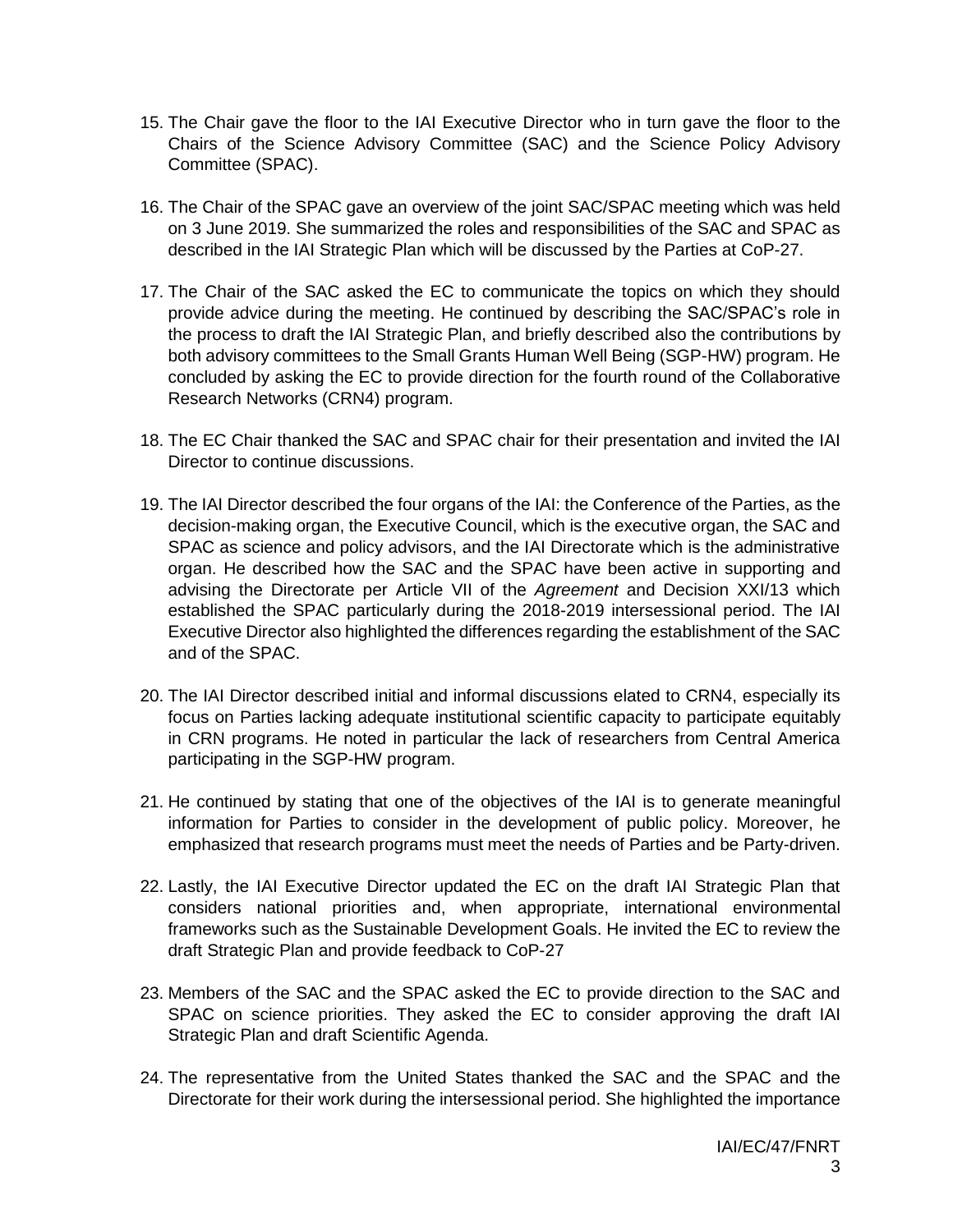of draft IAI Strategic Plan. She continued by inviting the IAI, as a member of the Belmont Forum, to utilize the Forum to expand funding opportunities in Latin America and the Caribbean, especially in the context of work to establish a flexible funding mechanism for the Americas.

- 25. The Chair asked the IAI Directorate to elaborate on the mechanisms on funding and seeking input from the Parties on priorities. The IAI Executive Director stated that the draft IAI Strategic Plan and Scientific Agenda provides mechanisms for both. He referred to a recently concluded Memorandum of Understanding with the OAS to establish joint scientific programs and to possibly use its membership as one of the vehicles to share IAI science.
- 26. The IAI Executive Director brought to the Parties' attention the efforts of the Directorate to meet the objectives under Article II of the *Agreement*. He noted the definition of the IAI as expressed under Article I, namely the IAI as a *regional network of cooperating research entities*. He continued by expressing the opinion that Article IX, *Institute research centers*, Article X, *Affiliated research institutions,* and Article XI, *Associates of the Institute*, provide the mechanisms to establish such a regional network. He concluded by referring to the draft decision on this topic under agenda item 13 of CoP-27.
- 27. The United States noted the need to keep efforts under these Articles flexible and stressed the need to work with all partners.
- 28. The SAC Chair noted the need for stable funding when establishing the regional network. During discussions under this topic, the IAI Executive Director referred to the fundraising efforts of the IAI Directorate and mentioned its efforts to receive tax free status in the United States.
- 29. The Chair stated that the Parties should engage their national funding agencies. He also referred to the possibility for funding agencies to work together as a flexible funding mechanism for the Americas.
- 30. In light of discussions related to funding agencies, the representative from the United States proposed a recommendation to be considered at CoP-27: *The Conference of the Parties is invited to establish a task force to meet with national funding agencies to encourage and to ensure support to IAI science and capacity building programs, activities and projects*. The Recommendation was approved by consensus.
- 31. The Chair asked the IAI Directorate to describe joint funding calls and capacity building efforts. The Directorate presented on ongoing efforts to work with Parties and non-Parties in Central America and the Caribbean to build capacity and implement projects on emerging priorities.
- 32. The Chair thanked the EC and SAC and SPAC for their contributions.

Agenda item 3: Approval of the Reports of the 45th and 46th meetings of the Executive Council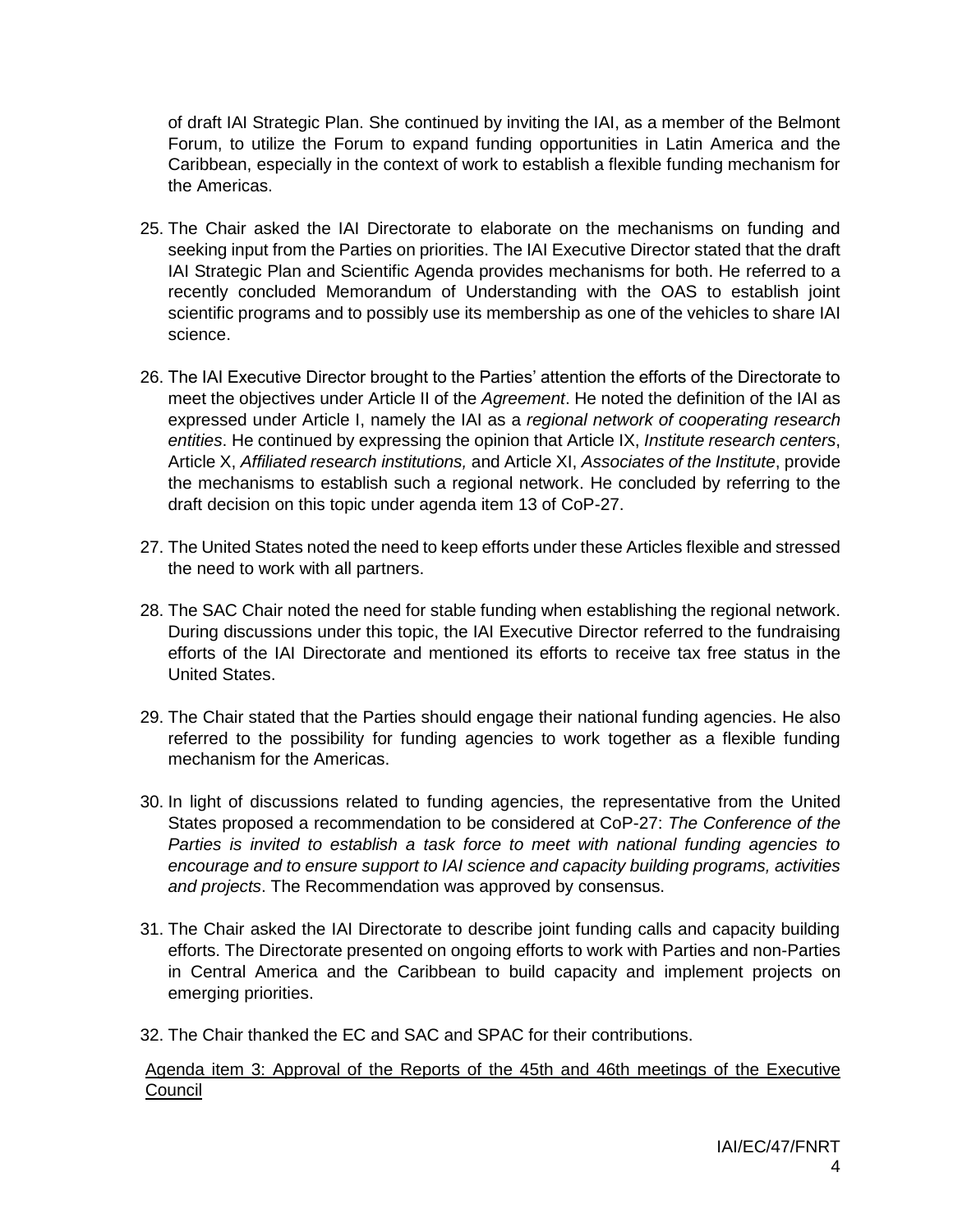- 33. The Chair invited members of the Executive Council to approve the reports of the 45th and 46th meetings of the Executive Council.
- 34. The reports were approved by Consensus.

Agenda item 4: Establishment of a committee to recommend candidates for the Scientific Advisory Committee (SAC) elections, on the second day of CoP-27

- 35. The Chair introduced this agenda item and read the Party nominations for SAC membership. Two nominations were provided by Parties, one by an Associate, and a fourth from the SAC.
- 36. The SAC underlined the need for membership to reflect geographic and subject matter diversity. There should be a balance between natural and social sciences, and across regions. The Parties are free to nominate SAC members from other countries. The SAC suggested that the SAC and the SPAC, with the support of the Directorate, could look for engaged IAI researchers from underrepresented countries.
- 37. The IAI Executive Director reminded the EC that the SPAC does not currently have Terms of Reference. CoP-26 asked the SPAC to develop for approval at CoP-27. If approved, elections will be held at CoP-28. Current SPAC Members will be asked to remain until CoP-28.
- 38. The Chair of the EC invited members of the EC to make recommendations to the CoP-27 on Thursday. Three Parties volunteered: Guatemala, Panama and the United States.

### Afternoon session

Agenda item 5: Report of the Executive Council

- a) Activities charged to the EC and its Bureau
- b) Activities, actions, and decisions of the EC Bureau or its members
- c) Recommendation on the renewal of the contract of the IAI Executive Director
- 39. The Chair reviewed the Document IAI/EC/47/5, Report of the EC and its Bureau with the EC.
- 40. The Chair reported on the process to select an IAI Science Director. The selection committee was composed by the Chair, the SAC Chair, the SPAC Chair, and United States (the United States participation was excluded from the report; a correction will be made). The IAI Executive Director and the United States both expressed the high quality of applications received. A decision is expected to be announced soon after CoP-27.
- 41. The Chair asked the IAI Executive Director to report on the revisions to the IAI Scientific Agenda. The SAC and SPAC met several times and made a number of recommendations to increase clarity. The SAC and SPAC recommended that the CoP adopts the Scientific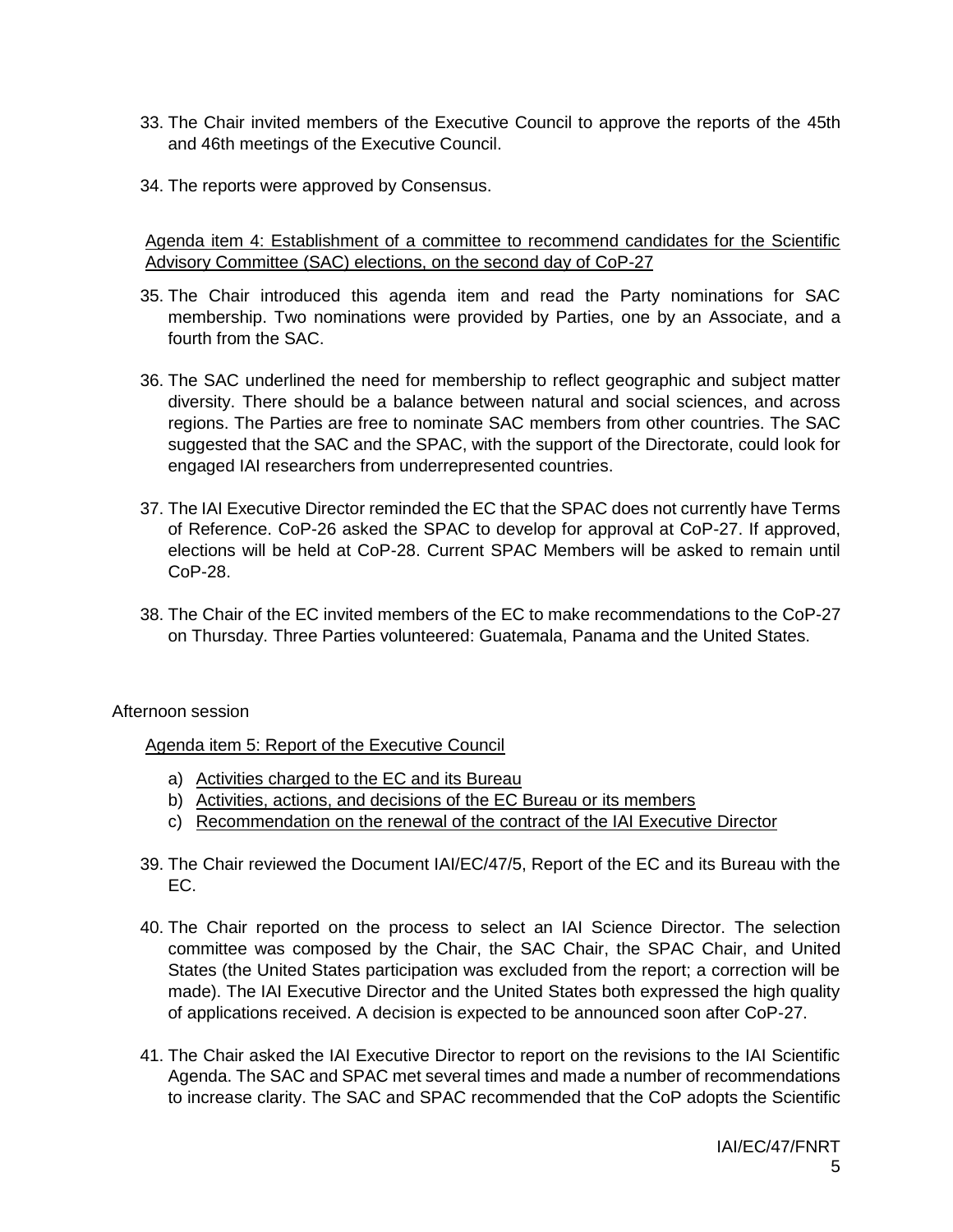Agenda. Canada will present additional revisions during the CoP and these revisions were unanimously supported by the SAC and the SPAC.

- 42. The EC supported the revisions to the Scientific Agenda and congratulated the SAC and the SPAC for their work.
- 43. Recommendation: *The EC invites the CoP to accept the IAI Scientific Agenda*
- 44. The Chair asked for a closed-door session to discuss the renewal of the contract of the IAI Executive Director.
- 45. The Executive Council decided by consensus to recommend to CoP-27 an extension to the contract of the IAI Executive Director.

### Agenda item 6: Financial and Administrative Committee report

- 46. The Chair invited the IAI Directorate to present the Financial and Administrative Committee (FAC) report IAI/EC/47/6.
- 47. The IAI Directorate invited members of the Executive Council to consider the FAC's recommendation regarding the IAIs core budget request and invited the EC to recommend the CoP to adopt the core budget request.

Agenda item 7: Auditors Report and approval of Financial Status Report, Financial items to be forwarded to the CoP-27

- 48. The IAI Directorate presented on the Auditors report and financial items to be forwarded to CoP-27.
- 49. Recommendation *The EC recommends that CoP-27 approves the Core Budget and Country Contributions for FY 2019-2020 and Preliminary request 2020-2022*.

### Agenda item 8: Approval of items to be forwarded to CoP-27

- 50. The Chair opened agenda item 8 by inviting members to consider approval of items to be forwarded to CoP-27.
- 51. Members of the Executive Council approved the items to be forwarded to CoP-27.

#### Agenda item 9: Closing remarks and closure of the meeting

52. The Chair invited members to make closing remarks.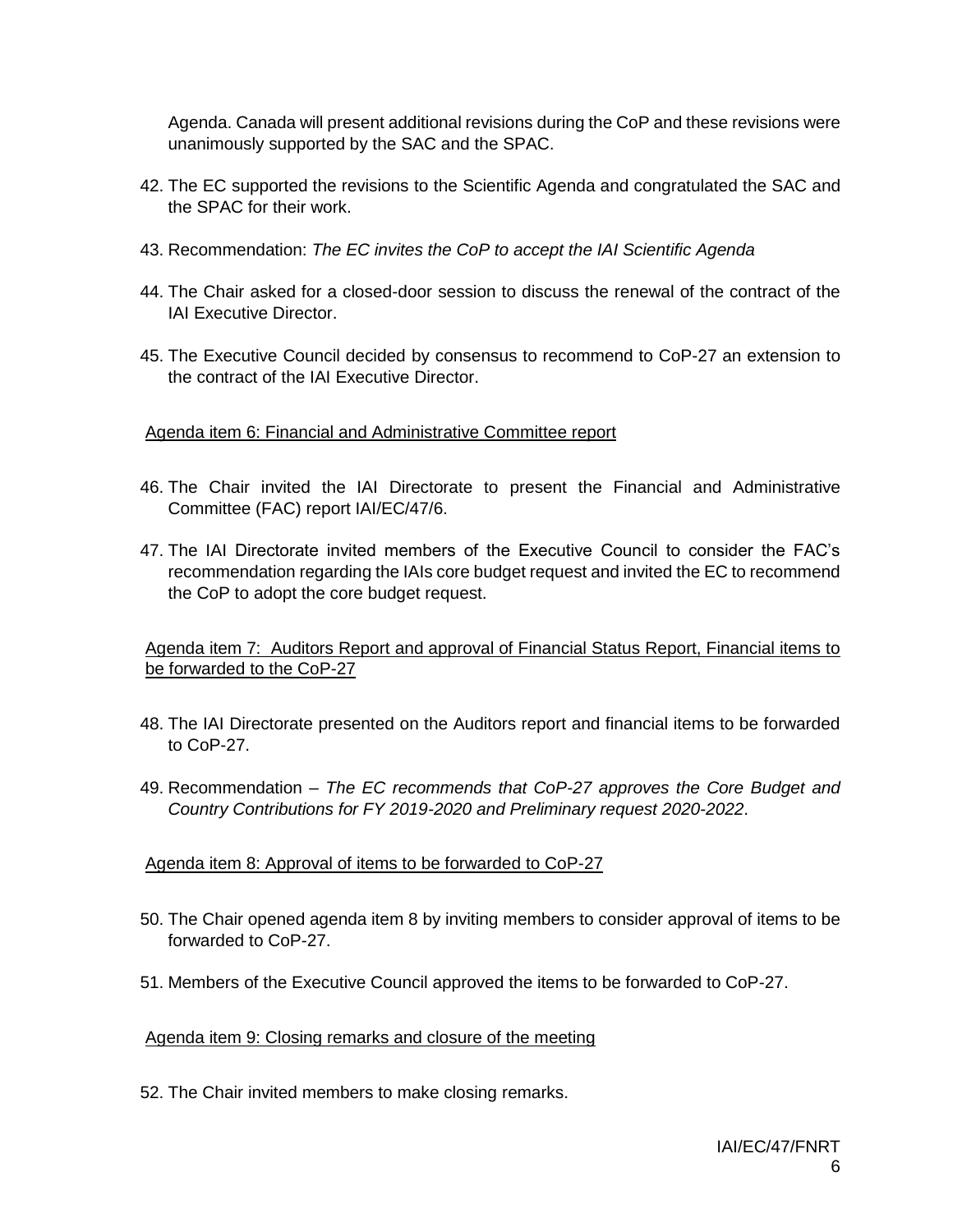- 53. The United States representative expressed her approval of the recommendations to the CoP-27 and looked forward to a productive meeting that week. The Chair thanked the United States for its continued support and the engagement and ideas brought forth by the United States.
- 54. The IAI Executive Director thanked the EC for its support and confidence.
- 55. The Second Vice Chair of the EC expressed her gratefulness to the IAI Executive Director, and she stated that the draft IAI Strategic Plan will be important for the continuity of the organization.
- 56. The Chair thanked the EC for working more closely with actors and stakeholders in the Parties, promoting a positive feedback in Brazil and other nations. The Chair acknowledged the Chair of the EC and the work that he has been supporting in the intersessional period.
- 57. The meeting was closed by the Chair on 4 June 2019 at 2:36 PM.

### Section II

Decisions and recommendations adopted by the Executive Council at its forty-seventh meeting.

### Decisions and recommendations

### **Decisions and recommendations made at the 47 th meeting of the IAI Executive Council**

### **Approval of the Reports of the 45th and 46th meetings of the EC**

XLVII/1. The Executive Council approved the reports of its 45<sup>th</sup> and 46<sup>th</sup> meetings

### **Establishment of a committee to recommend candidates for the Scientific Advisory Committee (SAC) elections, on the second day of CoP-27**

XLVII/2. The Conference of the Parties is invited to establish a committee to recommend candidates for the Scientific Advisory Committee (SAC) elections, on the second day of CoP-27.

**Establishment of a committee to recommend candidates for the Science-Policy Advisory Committee (SPAC) elections, on the second day of CoP-27**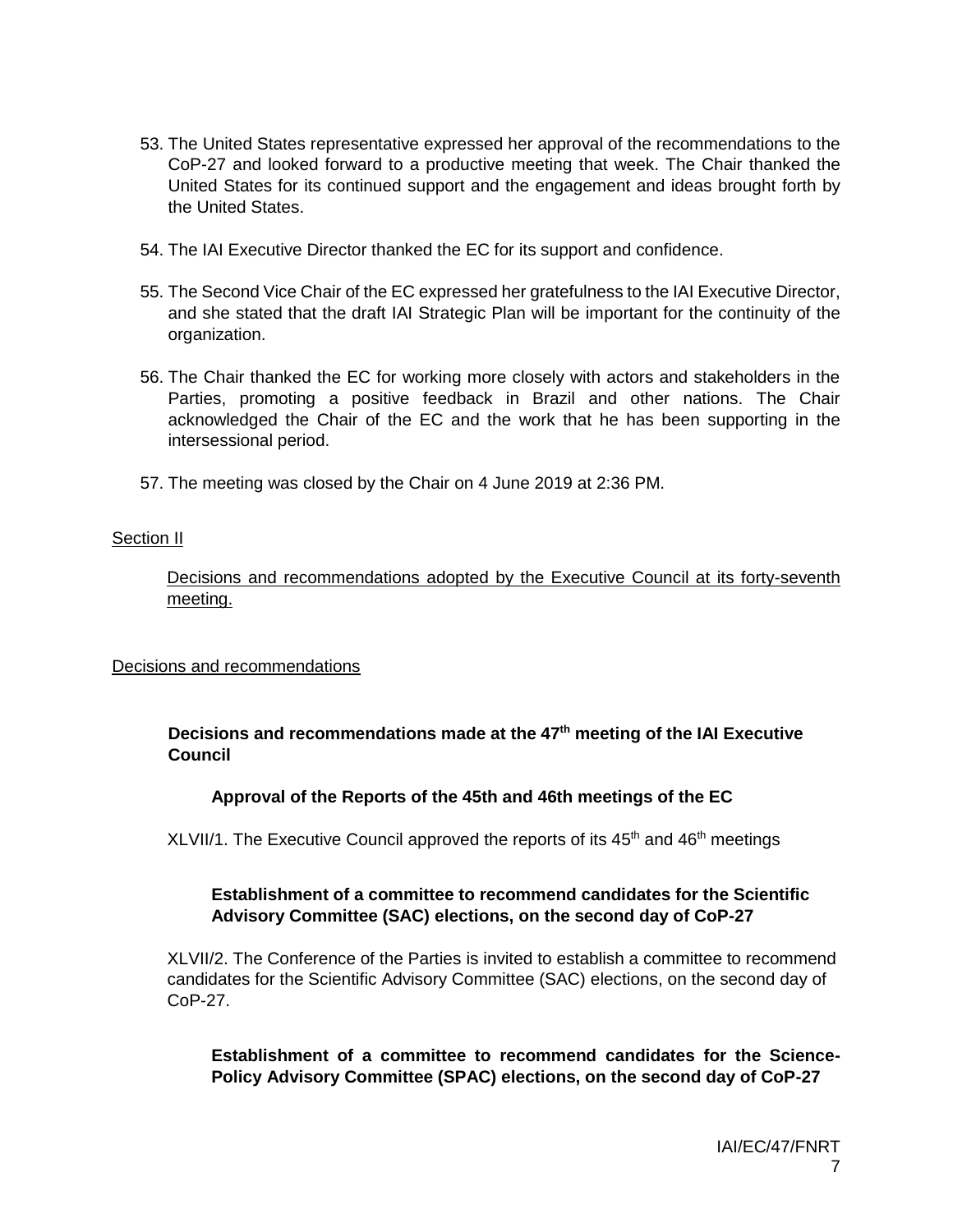### *Directed to the Conference of the Parties*

XLVII/3. The Conference of the Parties is invited to direct the Executive Council and the Rules of Procedure Committee, with the support of the IAI Directorate, to draft rules of procedure for election of the Science-Policy Advisory Committee for consideration at the twenty-seventh meeting of the Conference of the Parties

XLVII/4. The Conference of the Parties is invited to direct the Scientific Advisory Committee and the Science-Policy Advisory Committee to hold its meetings, physical and virtual, jointly

XLVII/5. The Conference of the Parties is invited to consider the re-scheduling elections to the Science-Policy Advisory Committee to its twenty-seventh meeting

### **Financial and Administrative Committee report**

### **Directed to the Conference of the Parties**

XLVII/6. The Conference of the Parties is invited to approve the Financial and Administrative Committee report

### **Auditors Report and approval of Financial Status Report, Financial items to be forwarded to the CoP-27**

### *Directed to the Conference of the Parties*

XLVII/7. The Conference of the Parties is invited to approve the auditors' report and the financial status

XLVII/8. The Conference of the Parties is invited to approve the Core Budget and Country Contributions for FY 2019-2020 and to consider the Preliminary request 2020- 2022

### **IAI Strategic Plan**

### *Directed to the Conference of the Parties*

XLVII/9. The Conference of the Parties is invited to approve/adopt the new IAI Strategic Plan

### **Approval of the items to be forwarded to the CoP-27**

*Directed to the Executive Council at its 47th meeting*